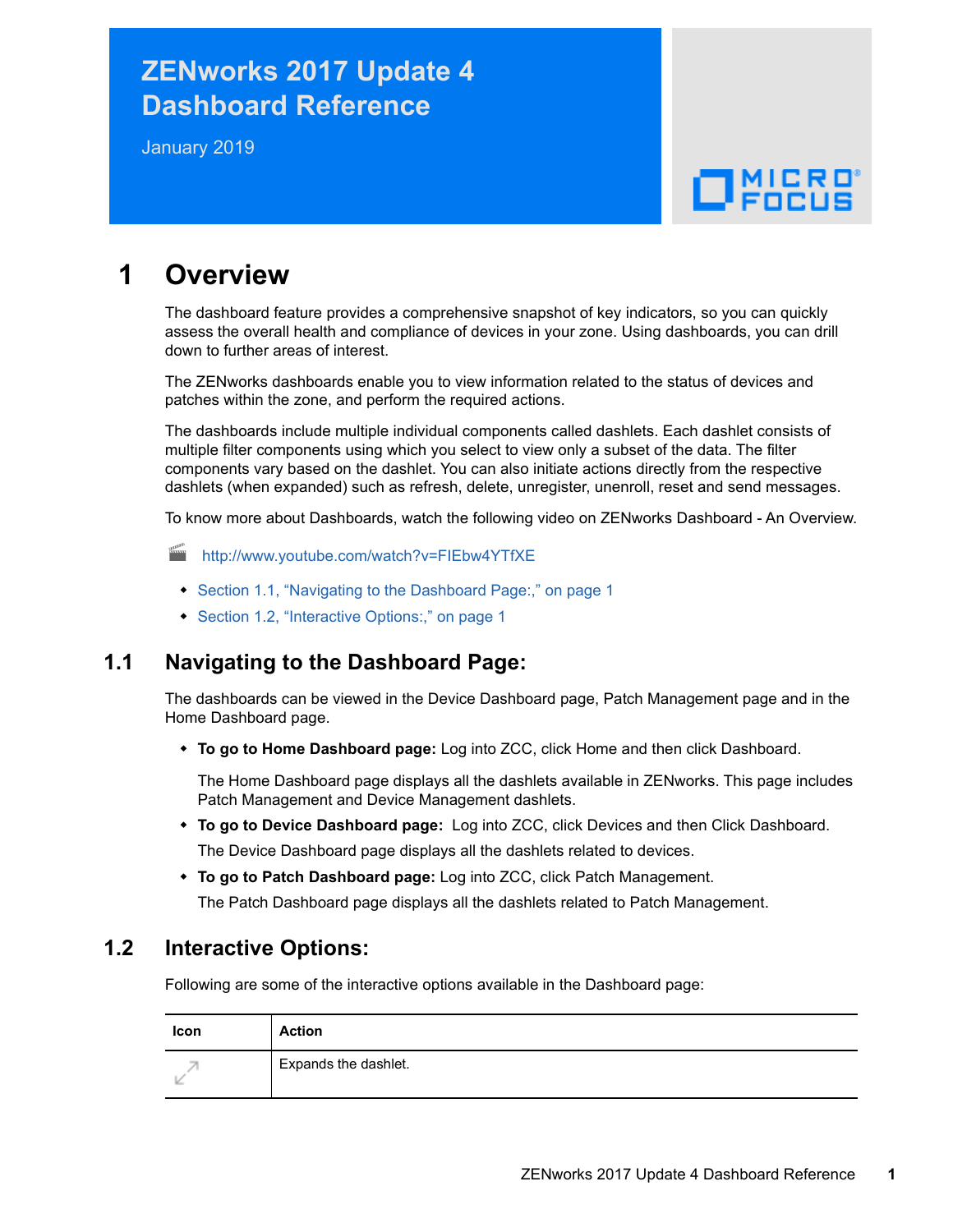| <b>Icon</b>    | <b>Action</b>                                                                                                                                                                     |
|----------------|-----------------------------------------------------------------------------------------------------------------------------------------------------------------------------------|
|                | Pins the dashlet to dashboards.                                                                                                                                                   |
|                | You can either pin it to Home, Device or Patch dashboards.                                                                                                                        |
|                | When the dashlet is unpinned, it will be removed from the dashboard canvas and added<br>back to the canvas when they are pinned. To pin the dashlet back to the dashboard canvas, |
|                | $click$ +                                                                                                                                                                         |
| īπ             | Deletes the dashlet from the dashboard.                                                                                                                                           |
|                | Refreshes the dashlet.                                                                                                                                                            |
|                | When you refresh a dashlet, latest data will be retrieved from database and displayed in the<br>dashboard.                                                                        |
|                | Displays more options such as Save, Save As, Export as CSV and so on.                                                                                                             |
|                | • The default dashlets cannot be saved, but the modified dashlet can be saved using the<br>Save As option.                                                                        |
|                | • The dashlet grid data can be exported to a CSV file using the Export as CSV option.                                                                                             |
| λ <sup>Κ</sup> | Collapses the expanded dashboard.                                                                                                                                                 |
| OoO            | View all the available chart styles.                                                                                                                                              |
|                | Displays the data in a pie chart.                                                                                                                                                 |
|                | Displays the data in a donut chart.                                                                                                                                               |
| Jıl.           | Displays the data in a bar graph.                                                                                                                                                 |
|                | Displays the default and customized dashlets that can be pinned to the dashboard.                                                                                                 |
|                | The dashlet will be removed from the list after pinning it to the dashboard canvas and added<br>back if unpinned from the dashboard canvas.                                       |

# **2 Dashboards**

- [Section 2.1, "Device Dashboard," on page 3](#page-2-0)
- [Section 2.2, "Patch Dashboard," on page 10](#page-9-0)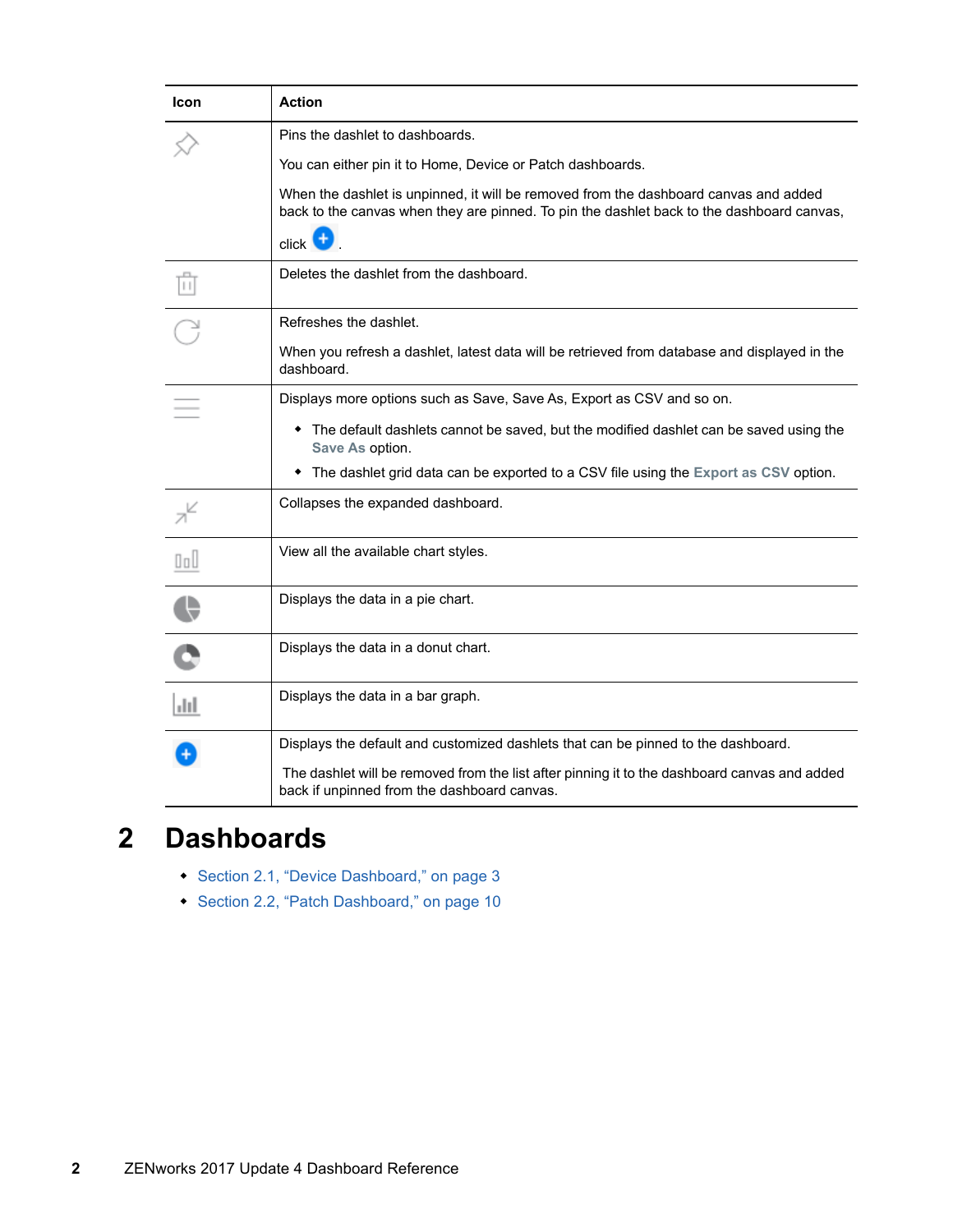## <span id="page-2-0"></span>**2.1 Device Dashboard**

The device dashboard is an at-a-glance summary of various device statuses in a zone. The device dashboards can also be used as a tool to drill-down to further areas of interest. You can also initiate actions directly from the respective dashlets (when expanded) to perform actions such as refresh, verify last update, send message, delete, unenroll, and unregister.

A brief description for each default device dashlet is provided below. Click the dashlet link for more detailed information about that dashlet.

- [Android Enterprise Compliance Status](#page-2-1): Displays the number of mobile devices that are compliant and non-compliant with the Mobile Compliance Policy. Mouse over different sections of the chart to see how many devices are compliant, or expand the dashlet for more options.
- [Device Distribution](#page-4-0): Displays the number of devices available in the zone. Mouse over different sections of the chart to see the number of devices in a device type (workstation, servers, or mobile devices), or expand the dashlet for more options.
- [Device Last Contact](#page-6-0): Displays the number of devices that contacted the server. The displayed data is filtered based on the device contact time. Mouse over different sections of the chart to see number of devices that contacted the server at that particular interval, or expand the dashlet for more options.

#### <span id="page-2-1"></span>**2.1.1 Android Enterprise Compliance Status**

Android Enterprise Compliance Status is one of the default dashlets available in ZENworks. This dashlet provides a single view of the compliance status of all Android mobile devices in the zone.

Viewing the information in the default configuration might initially help you to determine how to best configure the dashlet for your organization's needs by asking questions such as:

- 1. Which set of devices do I want to check for compliance?
- 2. Do I want to view the list of compliant or non-compliant devices?
- 3. In the list of non-compliant devices, which state of compliance do I want to monitor?

For more information on Device Compliance, see [ZENworks 2017 Mobile Management Reference](https://www.novell.com/documentation/zenworks2017/pdfdoc/zen_mobile/zen_mobile.pdf#bookinfo).

**Modify the data displayed:** To configure the data that the dashlet displays, expand and modify any of the sections in the dashlet configuration panel. After modifying the required filters, apply your changes. The filters include:

- **Device Folders:** In this filter, you can select the required device folders.Select **Include Subfolders** to include folders within the selected folders.
- **Device Groups:** In this filter, you can select the required device groups.
- **Enrollment Mode:** In this filter, you can select the mode with which the device was enrolled with ZENworks. The available options are Work profile and Work-managed device.
- **Operating System:** In this filter, you can select the operating system installed on the device. This is a dynamic filter, based on the selected Device Folders and Device Groups, the filter details are populated.
- **Status:** In this filter, you can select the status of the device. The available options are Active, Lost and Retired.
- **Ownership:** In this filter, you can select the ownership of the device. The available options are Personal and Corporate.
- **Compliance State:** In this filter, you can select the current compliance state of the device. The available options are Monitoring, Audit, Restricted and Remediated.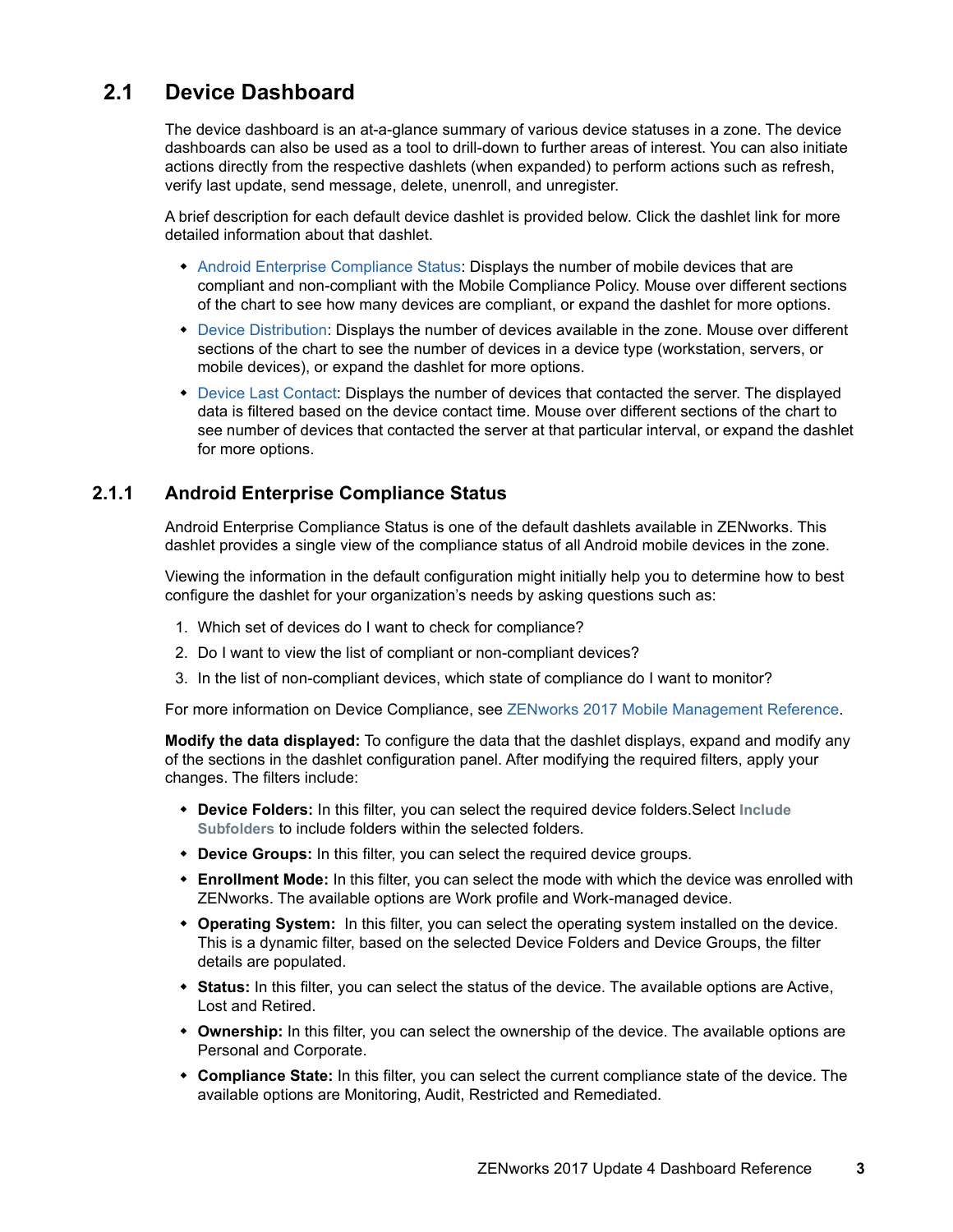For more information on the Compliance State, see Monitoring Device Compliance in the ZENworks Mobile Management Reference.

 **Compliance Status:** In this filter, you can select the compliance status of the device. The available options are compliant and non-compliant.

**Execute actions from the Device Details panel:** The Device Details panel displays the devices that meet the criteria that you defined in the dashlet configuration panel. You can also filter the list by searching for a device name or a portion of the name in the Filter Devices bar.

| <b>Field</b>         | <b>Description</b>                                                                                                               |
|----------------------|----------------------------------------------------------------------------------------------------------------------------------|
| Device               | Displays name of the device.                                                                                                     |
| User                 | Displays the name of the user who logged into the<br>device.                                                                     |
| Platform             | Displays the platform of the device. Platform can be<br>Linux, Windows, Android or iOS.                                          |
| Last Contact         | Displays the date on which the device contacted the<br>server.                                                                   |
| <b>Status</b>        | Displays the status of the device. The status can be<br>Active or Lost.                                                          |
| Non-compliant Since  | Displays the date or time since the device was<br>considered non-compliant.                                                      |
| <b>Current State</b> | Displays the existing status of the compliance check<br>that is, whether the device is in Audit, Restrict or<br>Remediate state. |
| Restricted On        | Displays the date or time when restrictions were<br>imposed on the device.                                                       |
| Remediated On        | Displays the date or time when remediation actions<br>were taken on the device.                                                  |
| Search/Filter        | You can filter the data displayed in the table by<br>specifying the device name or the user name in the<br>search field.         |

Following are some of the fields that are displayed:

For information about the other actions and options that you have in the Device Details panel, see the following table:

| Task         | <b>Description</b>                                                                                                                                                                         |
|--------------|--------------------------------------------------------------------------------------------------------------------------------------------------------------------------------------------|
| Unenroll     | To unenroll a device by either retiring the device or<br>deleting the device from the Management Zone.                                                                                     |
| Send Message | To send a message from ZENworks Control Center to<br>a mobile device that is enrolled as a fully managed<br>device. The message consists of a subject and a<br>body (140 character limit). |
| Refresh      | To refresh the device so that any pending actions can<br>immediately be executed on the device.                                                                                            |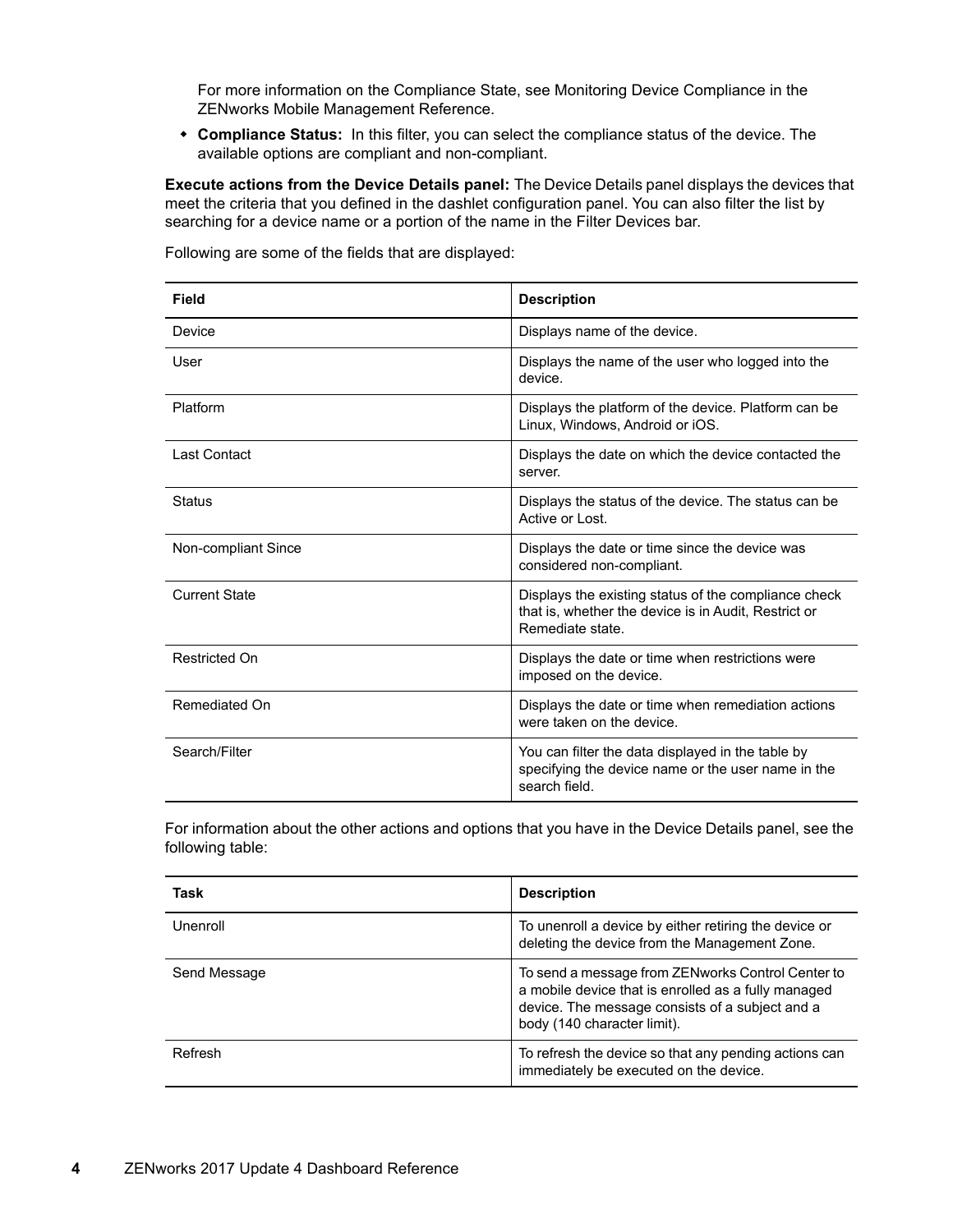| Task          | <b>Description</b>                                                                                               |
|---------------|------------------------------------------------------------------------------------------------------------------|
|               | To show or hide a column from the Device Details<br>panel.                                                       |
| Search/Filter | To filter the data displayed in the table by specifying<br>the device name or the user name in the search field. |

#### <span id="page-4-0"></span>**2.1.2 Device Distribution**

Device Distribution is one of the default dashlets available in ZENworks. This dashlet displays all the devices that are available in your Management Zone.

Viewing the information in the default configuration might initially help you to determine how to best configure the dashlet for your organization's needs by asking questions such as:

1. Do I want to identify all the device types in my zone or do I want to view information specific to a particular device type?

For example, workstations, servers or mobile devices.

- 2. Do I want to view device information based on a particular operating system?
- 3. Do I want to initiate a particular action on a device based on the device state?

**Modify the data displayed:** To configure the data that the dashlet displays, expand and modify any of the sections in the dashlet configuration panel. After modifying the required filters, apply your changes. The filter includes:

- **Device Folders:** In this filter, you can select the required device folders.Select **Include Subfolders** to include folders within the selected folders.
- **Device Groups:** In this filter, you can select the required device groups.
- **Device Type:** In this filter, you can select the required type of device. The available options are Servers, Workstations and Mobile Devices.
- **Operating System:** In this filter, you can select the operating system installed on the device. This is a dynamic filter, based on the selected Device Folders and Device Groups, the filter details are populated.
- **Ownership:** In this filter, you can select the ownership of the device. The available options are Personal and Corporate.
- **Agent Version:** In this filter, select the required version of the Agent. This is a dynamic filter, based on the selected Device Folders and Device Group.
- **Status:** In this filter, you can select the status of the device. The available options are Active, Lost and Retired.

**Group the data displayed:** To group the data and stack it in the chart, select the required options from the Primary Grouping and Secondary Grouping fields. The data can only be displayed as a bar graph.

**Field** Description Device **Displays** the name of the device. Type Displays the type of the device. Device type can be Server, workstation or Mobile.

Following are some of the fields that are displayed: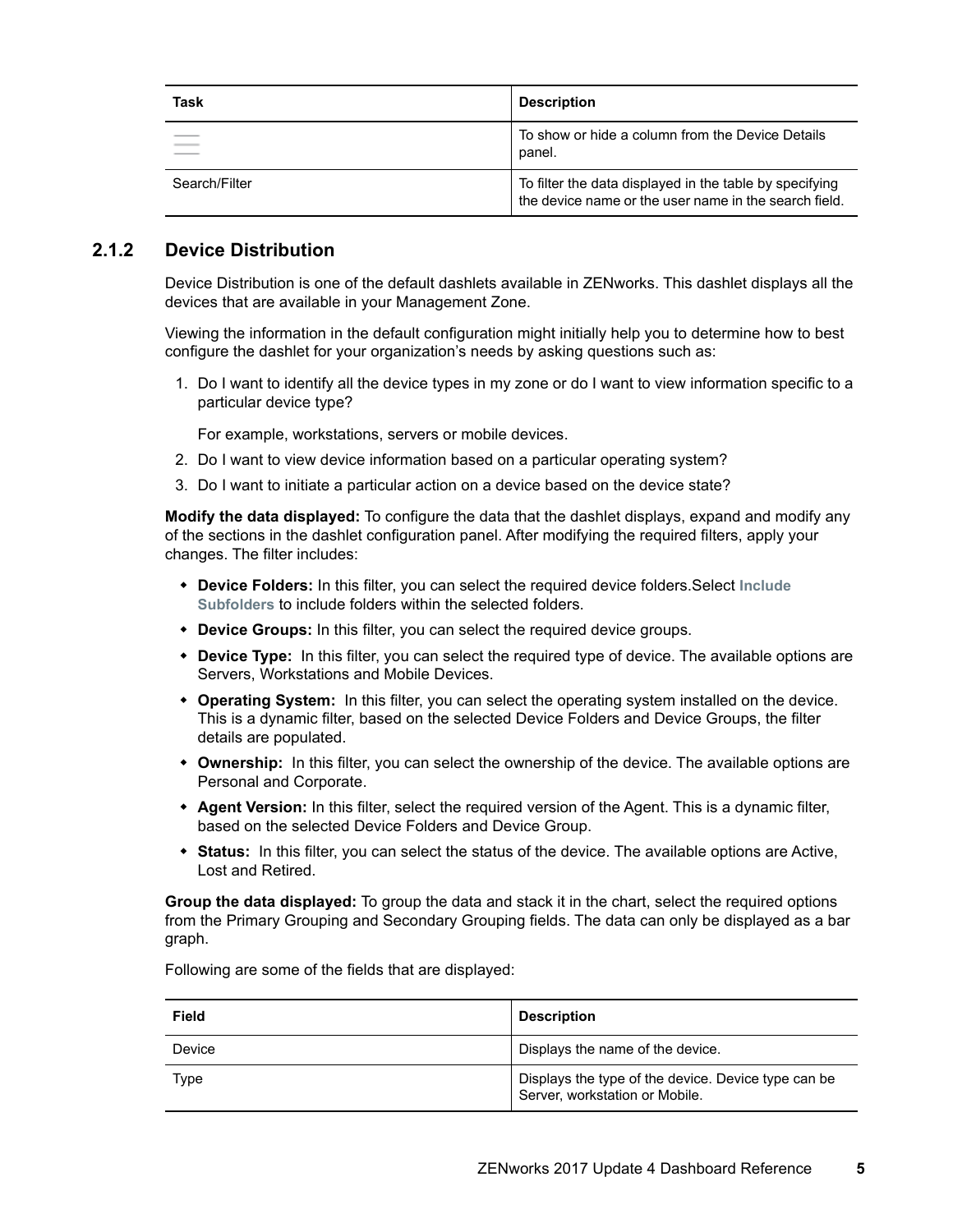| Field                   | <b>Description</b>                                                                                    |
|-------------------------|-------------------------------------------------------------------------------------------------------|
| Platform                | Displays the platform of the device. Platform can be<br>Linux, Windows, Android or iOS.               |
| <b>Operating System</b> | Displays the operating system on which the device is<br>operating. Operating system includes version. |
| <b>Agent Version</b>    | Displays the version of the agent installed on the<br>device.                                         |
| <b>Folder Path</b>      | Displays the folder path in which the device is<br>located.                                           |
| Last Contact            | Displays the date on which the device last contacted<br>the server.                                   |
| <b>Status</b>           | Displays the status of the device. The status can be<br>Active or Lost.                               |
| User                    | Displays the name of the user who logged into the<br>device.                                          |
| Last Full Refresh       | Displays the date on which the full refresh was<br>performed on the device.                           |
| Department              | Displays the name of the department to which the<br>device belongs.                                   |
| Site                    | Displays the name of the site.                                                                        |

For information about the other actions and options that you have in the Device Details panel, see the following table:

| Task                    | <b>Description</b>                                                                                                                                                            |
|-------------------------|-------------------------------------------------------------------------------------------------------------------------------------------------------------------------------|
| Refresh                 | This action refreshes the device so that any pending<br>actions can immediately take place on the device.                                                                     |
| Delete                  | This action deletes a device from the zone.                                                                                                                                   |
| Unenroll                | This action unenrolls a device by either retiring the<br>device or deleting the device from the Management<br>Zone. This quick task is applicable only for mobile<br>devices. |
| <b>Refresh Policies</b> | This action refreshes the devices so that any pending<br>policy will flow down to the device.                                                                                 |
| Unregister              | Unregisters the device from the Management Zone.<br>This quick task is applicable only for non-mobile<br>devices.                                                             |
|                         | Click the hamburger icon to show or hide a column<br>from the Device Details panel.                                                                                           |
| Search/Filter           | You can filter the data displayed in the table by<br>specifying the device name or the user name in the<br>search field.                                                      |

**NOTE:** These quick tasks might not be applicable to all devices.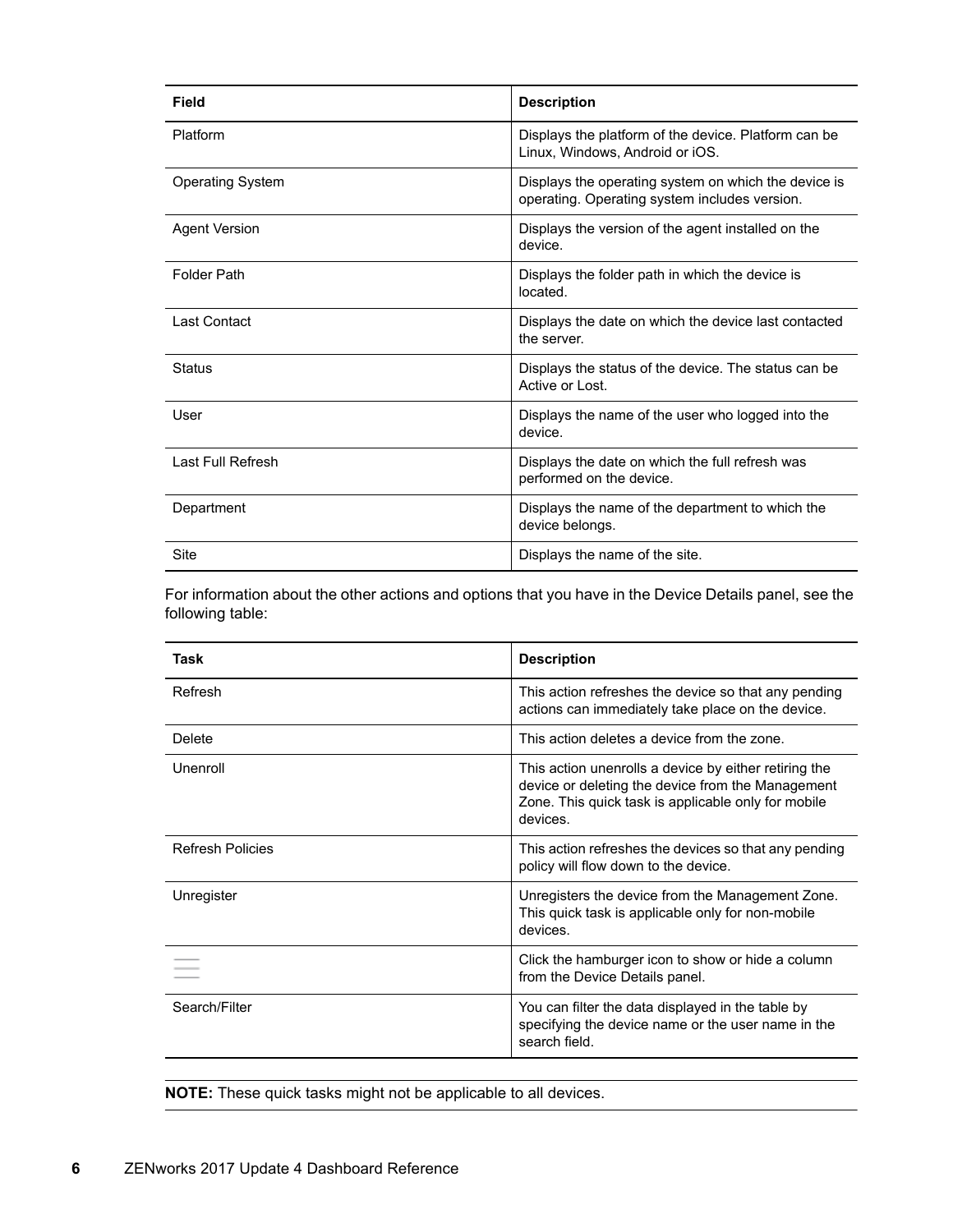### <span id="page-6-0"></span>**2.1.3 Device Last Contact**

Device Last Contact is one of the default dashlets available in ZENworks. This dashlet graphically represents when the device last contacted the server. By default, all devices that contacted the server are displayed based specific time filters.

Viewing the information in the default configuration might initially help you to determine how to best configure the dashlet for your organization's needs by asking questions such as:

- 1. Is there a particular device or device type that I want to track to identify when it last contacted the server?
- 2. Do I want to identify when the device last contacted the server, within a particular duration?

**Modify the data displayed:** To configure the data that the dashlet displays, expand and modify any of the sections in the dashlet configuration panel. The filters include **Device Folders**, **Device Groups**, **Device Type**, **Platform**, **Server Type**, **Management Type**, **Operating System**, **Ownership**, A**gent Version** and **Status**. After modifying the filter, apply your changes.

**Filter the data displayed:** To filter the data based on time, select and modify the relevant options. These include:

| <b>Time Filter</b> | <b>Option</b> | <b>Description</b>                                                                                                                                                                                                                                                                            | <b>Additional Information</b>                                |
|--------------------|---------------|-----------------------------------------------------------------------------------------------------------------------------------------------------------------------------------------------------------------------------------------------------------------------------------------------|--------------------------------------------------------------|
|                    | Days          | This includes the time lapsed from now<br>till 0:00 hours of the specified day.<br>For example, if you configure this time<br>filter Up to 1 Day at 5:30 PM on 16th<br>April, all devices that contacted the<br>server from 12:00 AM, 15th April to 5:30<br>PM, 16th April will be displayed. | While specifying the Up to field,<br>From field is disabled. |
| Up to              | Weeks         | This includes the time lapsed from now<br>till 0:00 hours of the same day of the<br>specified week.                                                                                                                                                                                           |                                                              |
|                    |               | For example, if you configure this time<br>filter Up to 1 Week at 5:30 PM on 16th<br>April, all devices that contacted the<br>server from 12:00 AM, 9th April to 5:30<br>PM, 16th April will be displayed.                                                                                    |                                                              |
|                    | <b>Months</b> | This includes the time lapsed from now<br>till 0:00 hours of the same day of the<br>specified month.                                                                                                                                                                                          |                                                              |
|                    |               | For example, if you configure this time<br>filter Up to 1 Month at 5:30 PM on 16th<br>April, all devices that contacted the<br>server from 12:00 AM, 16th March to<br>5:30 PM, 16th April will be displayed.                                                                                  |                                                              |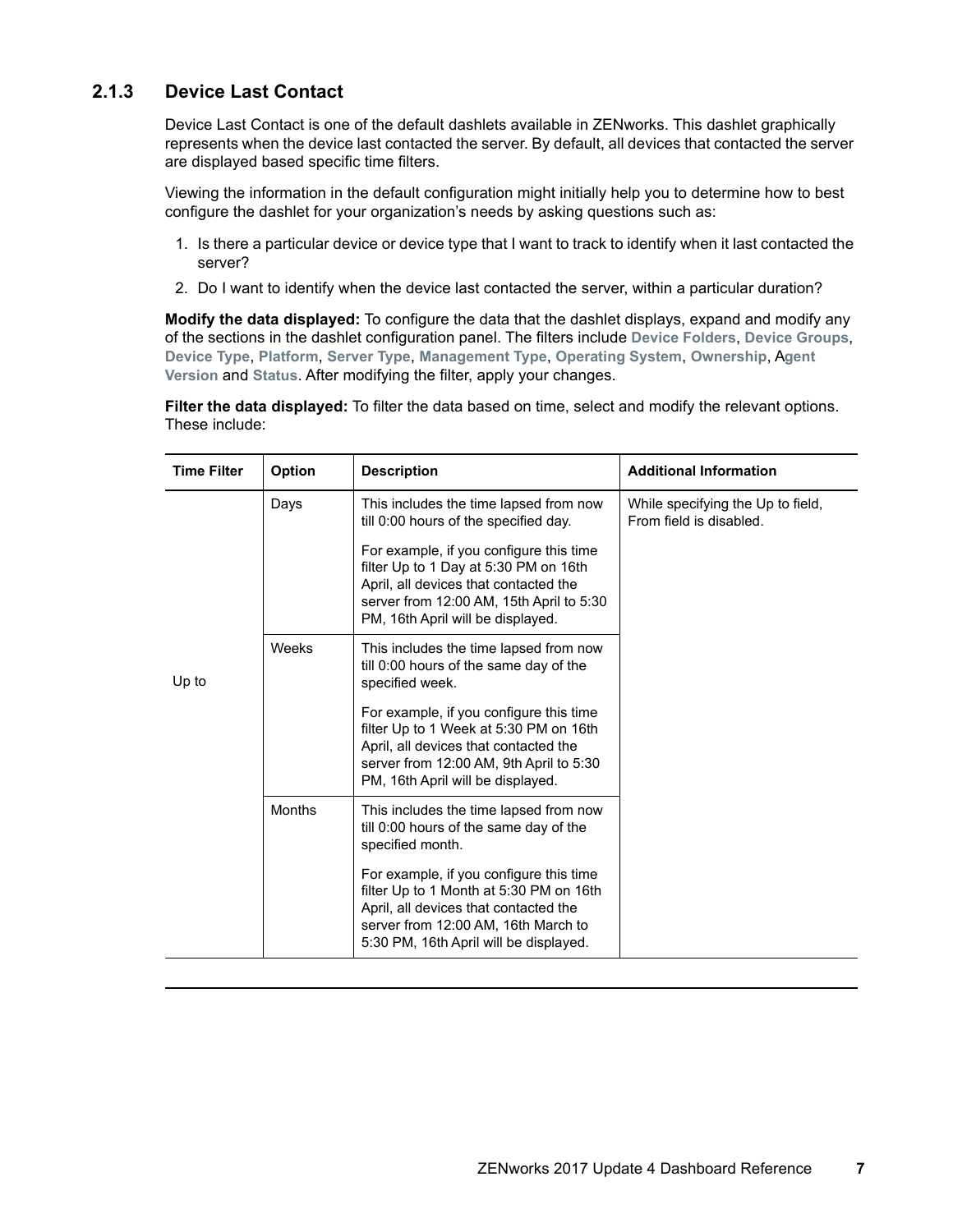| <b>Time Filter</b> | Option        | <b>Description</b>                                                                                                                                                                                                                                    | <b>Additional Information</b>                                                                                                                                                                                        |
|--------------------|---------------|-------------------------------------------------------------------------------------------------------------------------------------------------------------------------------------------------------------------------------------------------------|----------------------------------------------------------------------------------------------------------------------------------------------------------------------------------------------------------------------|
|                    | Days          | This include the time elapsed between<br>two specified days.                                                                                                                                                                                          | The From field should be less than<br>the To field.                                                                                                                                                                  |
|                    |               | For example, if you specify the duration<br>as 1 day to 7 days, and configure this<br>time filter at 5:30 PM on 16th April, all<br>devices that contacted the server from<br>12:00 AM, 9th April to 23:59 PM, 14th<br>April.                          | If you select Days in the From field,<br>then the in the To field you can<br>select Days, Weeks or Months.<br>If you select Weeks in the From<br>field, then in the To field you can<br>select only Weeks or Months. |
|                    | Weeks         | This include the time elapsed between<br>two specified weeks.                                                                                                                                                                                         | If you are specifying Months in the                                                                                                                                                                                  |
| Between            |               | For example, if you specify the duration<br>as 1 Week to 3 Weeks, and configure<br>this time filter at 5:30 PM on 16th April,<br>all devices that contacted the server<br>from 12:00 AM, 26th March to 23:59<br>PM, 9th April will be displayed.      | From field, then in To field you can<br>select only Months.                                                                                                                                                          |
|                    | Months        | This include the time elapsed between<br>two specified months.                                                                                                                                                                                        |                                                                                                                                                                                                                      |
|                    |               | For example, if you specify the duration<br>as 1 Month to 3 Months, and configure<br>this time filter at 5:30 PM on 16th April,<br>all devices that contacted the server<br>from 12:00 AM, 16th January to 23:59<br>PM, 16th March will be displayed. |                                                                                                                                                                                                                      |
|                    |               |                                                                                                                                                                                                                                                       |                                                                                                                                                                                                                      |
| More than          | Days          | This includes the time lapsed beyond<br>the specified days.                                                                                                                                                                                           |                                                                                                                                                                                                                      |
|                    |               | For example, if you configure the time<br>filter as More than 30 days, at 5:30 PM<br>on 16th April, all devices that contacted<br>the server from 12:00 AM, 16th March<br>and before will be displayed.                                               |                                                                                                                                                                                                                      |
|                    | Weeks         | This includes the time lapsed beyond<br>the specified weeks.                                                                                                                                                                                          |                                                                                                                                                                                                                      |
|                    |               | If you configure the time filter as More<br>than 3 Weeks, at 5:30 PM on 16th April,<br>all devices that contacted the server<br>from 12:00 AM, 27th March and before<br>will be displayed.                                                            |                                                                                                                                                                                                                      |
|                    | <b>Months</b> | This includes the time lapsed beyond<br>the specified months.                                                                                                                                                                                         |                                                                                                                                                                                                                      |
|                    |               | If you configure the time filter as more<br>than 2 Months, at 5:30 PM on 16th April,<br>all devices that contacted the server<br>from 12:00 AM, 16th February and<br>before will be displayed.                                                        |                                                                                                                                                                                                                      |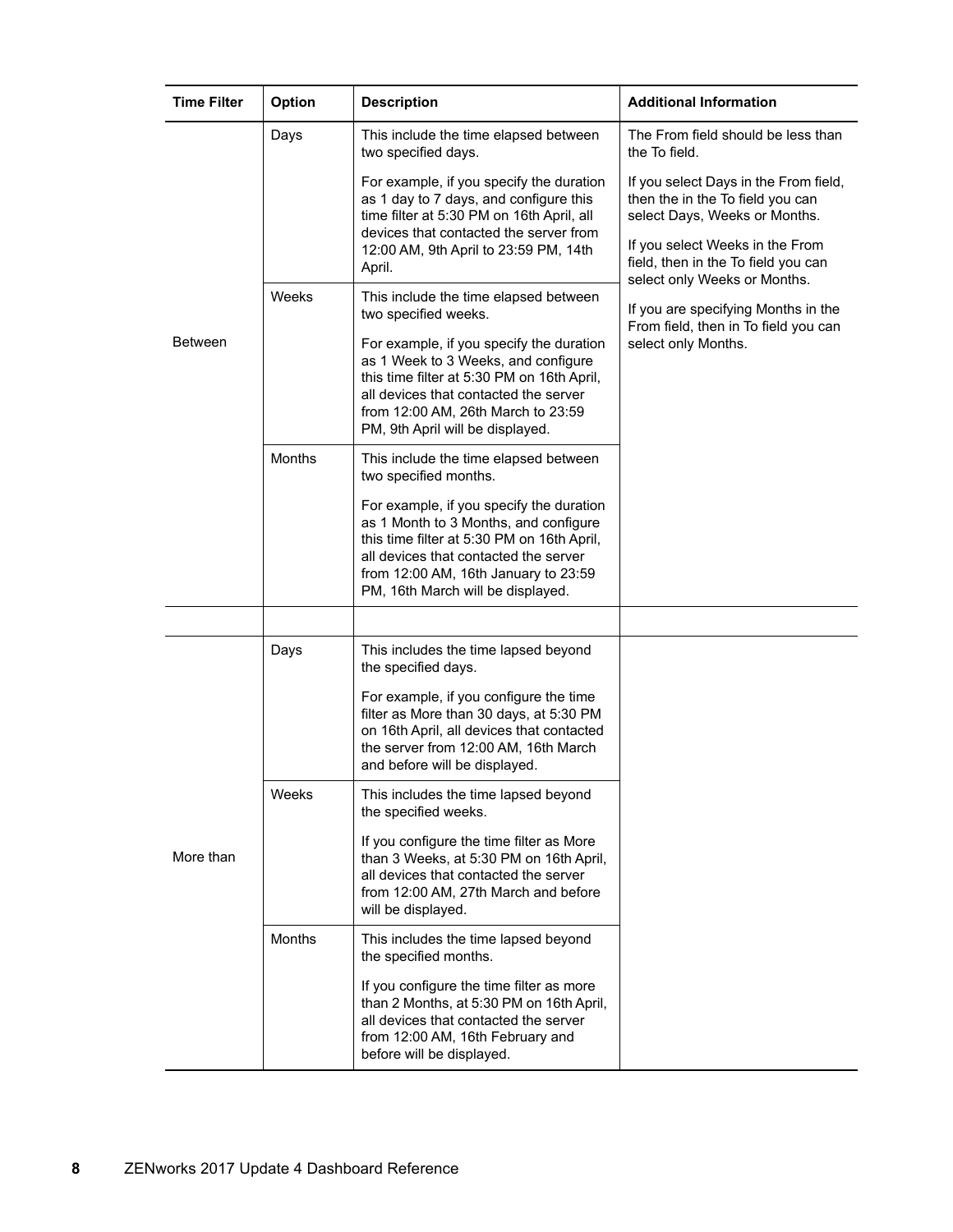#### **NOTE**

- If you configure the time filter in weeks/months, then each week is calculated as 7 days and each month is calculated as the same day on which the time filter was configured in the selected month.
- For each date range, a default color is assigned which helps you to easily identify the specified duration.

**Execute actions from the Device Details panel:** The Device Details panel displays the devices that meet the criteria that you defined in the dashlet configuration panel. You can also filter the list by searching for a device name or a portion of the name in the Filter Devices line.

| Field                   | <b>Description</b>                                                                                |
|-------------------------|---------------------------------------------------------------------------------------------------|
| Device                  | Displays name of the device.                                                                      |
| Type                    | Displays the type of the device. Device type can be<br>Server, workstation or Mobile.             |
| Platform                | Displays the platform of the device. Platform can be<br>Linux, Windows, Android or iOS.           |
| <b>Operating System</b> | Displays operating system on which the device is<br>operating. Operating system includes version. |
| <b>Agent Version</b>    | Displays version of the agent.                                                                    |
| <b>Folder Path</b>      | Displays the folder path in which the device is<br>located.                                       |
| <b>Last Contact</b>     | Displays the date on which the device contacted the<br>server.                                    |
| <b>Status</b>           | Displays the status of the device. The status can be<br>Active or Lost.                           |
| User                    | Displays the name of the user who logged into the<br>device.                                      |
| Last Full Refresh       | Displays the date on which the full refresh was<br>performed on the device.                       |
| Department              | Displays name of the department.                                                                  |
| Site                    | Displays name of the site.                                                                        |

Following are some of the fields that are displayed:

For information about other actions and options you have in the Device Details panel, see the following table:

| Task     | <b>Description</b>                                                                               |
|----------|--------------------------------------------------------------------------------------------------|
| Refresh  | To refresh the device so that any pending actions can<br>immediately be initiated on the device. |
| Delete   | To delete a device from the zone.                                                                |
| Unenroll | To unenroll a device from the zone.                                                              |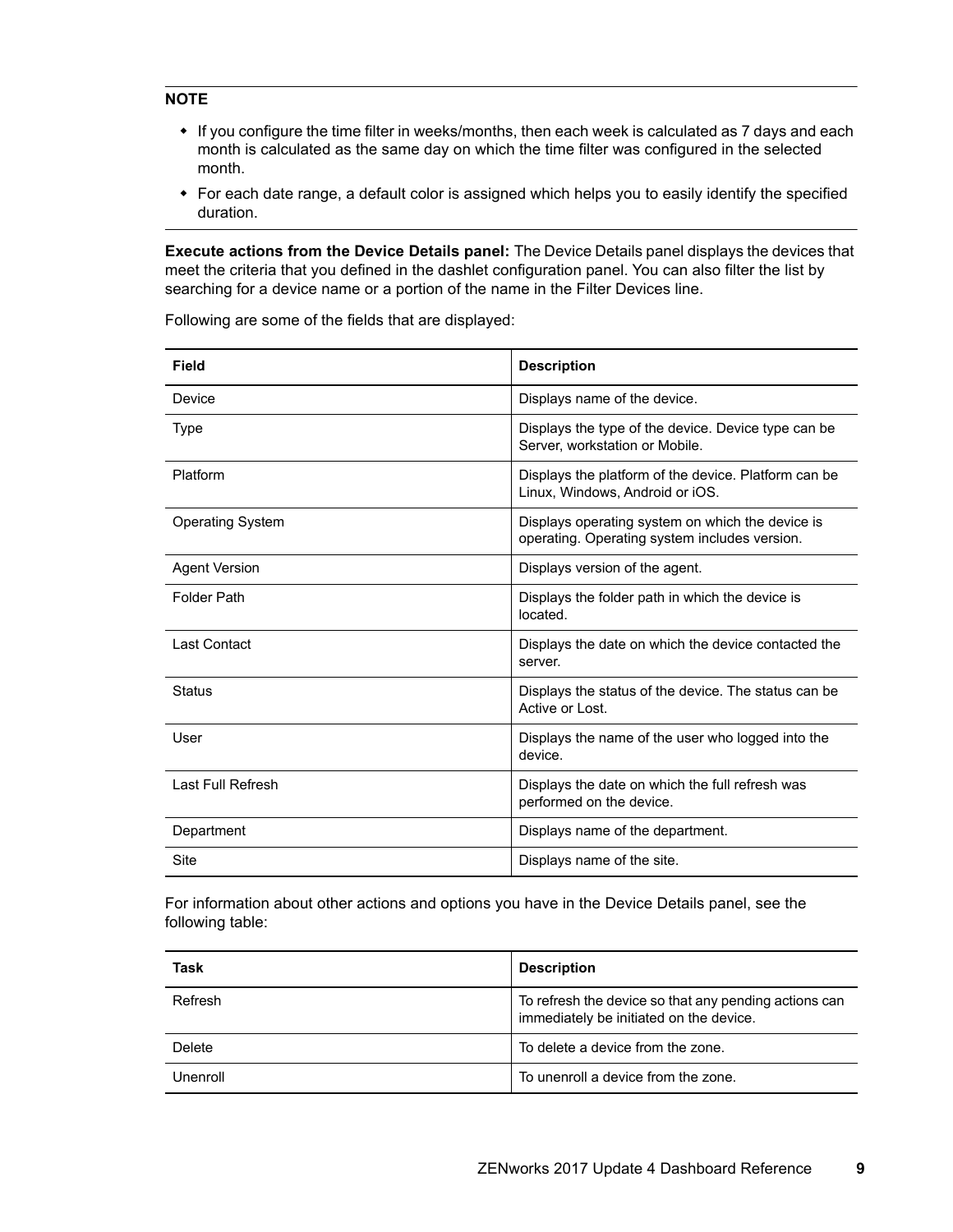| Task               | <b>Description</b>                                                                                                                                |
|--------------------|---------------------------------------------------------------------------------------------------------------------------------------------------|
| Reset              | To trigger a reset action on the Agent device. This<br>task will stop the agent service, delete the cache, and<br>then restart the agent service. |
| Verify last Update | To run the last successful update on the selected<br>device.                                                                                      |
| Unregister         | To unregister the device from the Management Zone.<br>This quick task is applicable only for non-mobile<br>devices.                               |
|                    | To show or hide a column from the Device Details<br>panel.                                                                                        |
| Search/Filter      | To filter the data displayed in the table by specifying<br>the device name or the user name in the search field.                                  |

**NOTE:** These quick tasks might not be applicable to all devices.

### <span id="page-9-0"></span>**2.2 Patch Dashboard**

The Patch Management Dashboard has four default dashlets that can help you quickly assess patch compliance on devices in your zone. You can also create custom dashlets and initiate action directly from the respective dashlets to remediate, download, or disable selected patches, to discover patches, to reconfigure the zone vulnerability detection schedule, and to view patch and device details.

A brief description for each default dashlet is provided below. For comprehensive information about the Patch Management Dashboard, see "[Employing the Patch Management Dashboard](https://www.novell.com/documentation/zenworks2017/pdfdoc/zen_pm_administration/zen_pm_administration.pdf#t46yizmzp6aj)" in the *ZENworks 2017 Update 3 Patch Management Reference*.

- **Patch Subscription Status:** Displays the number of known patches in the zone, their status, and the last start and end times of subscription activities for licenses, patch discovery, and patch download.
- **Recently Released Patches:** Displays the number of recently released patches by patch impact type.
- **Device Patch Compliance:** Displays compliance status for devices in the zone.
- **Devices Last Patch Scan:** Displays the number of devices scanned for patches by time range.

# <span id="page-9-1"></span>**3 Configuring Dashboard Settings**

This section provides information on the following dashboard configuration (JSON) files that can be modified to ensure that the dashlet data is processed faster on the server.

- DeviceDashboard.json
- PatchDashboard.json
- Common.json

To modify the configuration:

- 1. Navigate to %zenworks\_home%\conf\datamodel\caching\dashboard
- 2. Modify the required configuration settings.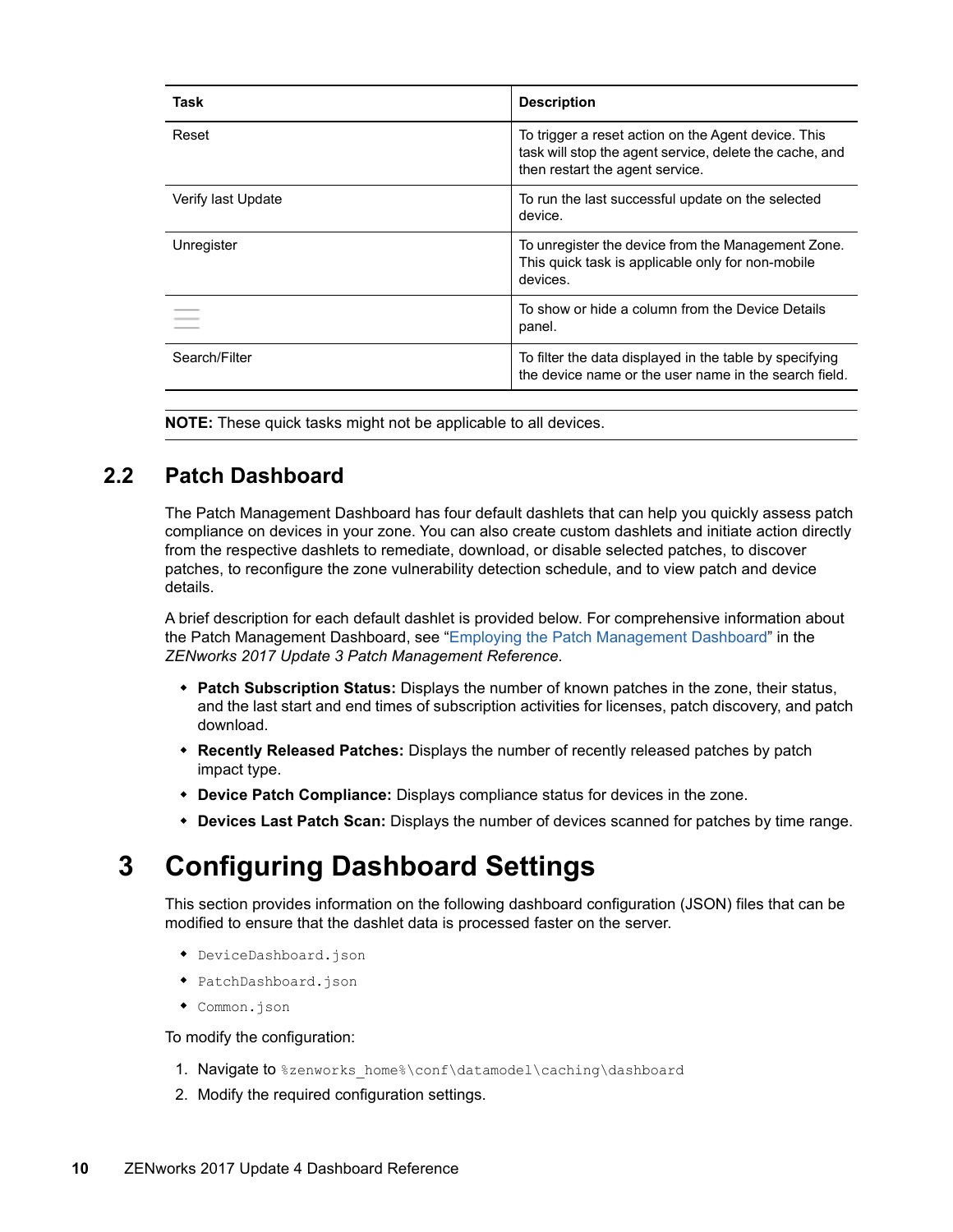**NOTE:** Detailed information about the attributes included in these files is available in the table below.

3. Restart the zenserver.

The following table describes the attributes included in the DeviceDashboard.json and PatchDashboard.json files that can be modified:

| <b>Attribute</b>         | <b>Description</b>                                                                                                                             | <b>Additional Information</b>                                                                                                                                                                                                                          |
|--------------------------|------------------------------------------------------------------------------------------------------------------------------------------------|--------------------------------------------------------------------------------------------------------------------------------------------------------------------------------------------------------------------------------------------------------|
| dashletType              | Type of dashlet                                                                                                                                | This is one of the non-configurable<br>attributes. The value of this<br>attribute should not be modified.                                                                                                                                              |
| cacheSize                | Maximum number of dashlet grid<br>rows of data that can be cached in<br>the server memory cache.                                               | This attribute should be configured<br>based on the maximum heap size<br>that can be configured for the<br>server and the number of<br>simultaneous users for a particular<br>dashlet.                                                                 |
|                          |                                                                                                                                                | Example: Assuming each data<br>grid row requires 2 KB, cacheSize<br>of 10000 would require heap<br>space of 10000 * 2 = 20000 (20<br>MB per user). If simultaneous<br>dashlet users are 10, then heap<br>space required is 20 $*$ 10 $\sim$ 200<br>MB. |
|                          |                                                                                                                                                | <b>IMPORTANT:</b> If the dashlet data<br>contains more data grid rows than<br>the cacheSize, then none of the<br>data in the dashlet data grid rows<br>is cached.                                                                                      |
| timeToLive               | The time for which the dashlet gird<br>row data is kept alive in the                                                                           | If the value is set to 0, then that<br>dashlet grid row data has no                                                                                                                                                                                    |
| (in seconds)             | cacheSize memory. When this<br>time lapses, the data expires. This<br>is the maximum time between<br>creation and expiration of an<br>element. | expiry time.                                                                                                                                                                                                                                           |
| idleTime<br>(in seconds) | The idle time for dashlet grid row<br>data before it expires.                                                                                  | If the value is set to 0, then that<br>dashlet grid row data can remain<br>idle forever.                                                                                                                                                               |
|                          | This is the maximum time between                                                                                                               |                                                                                                                                                                                                                                                        |
|                          | the last access time and the<br>expiration time of the dashlet grid<br>row data.                                                               | The cached data expires when<br>either idleTime or timeToLive has<br>elapsed.                                                                                                                                                                          |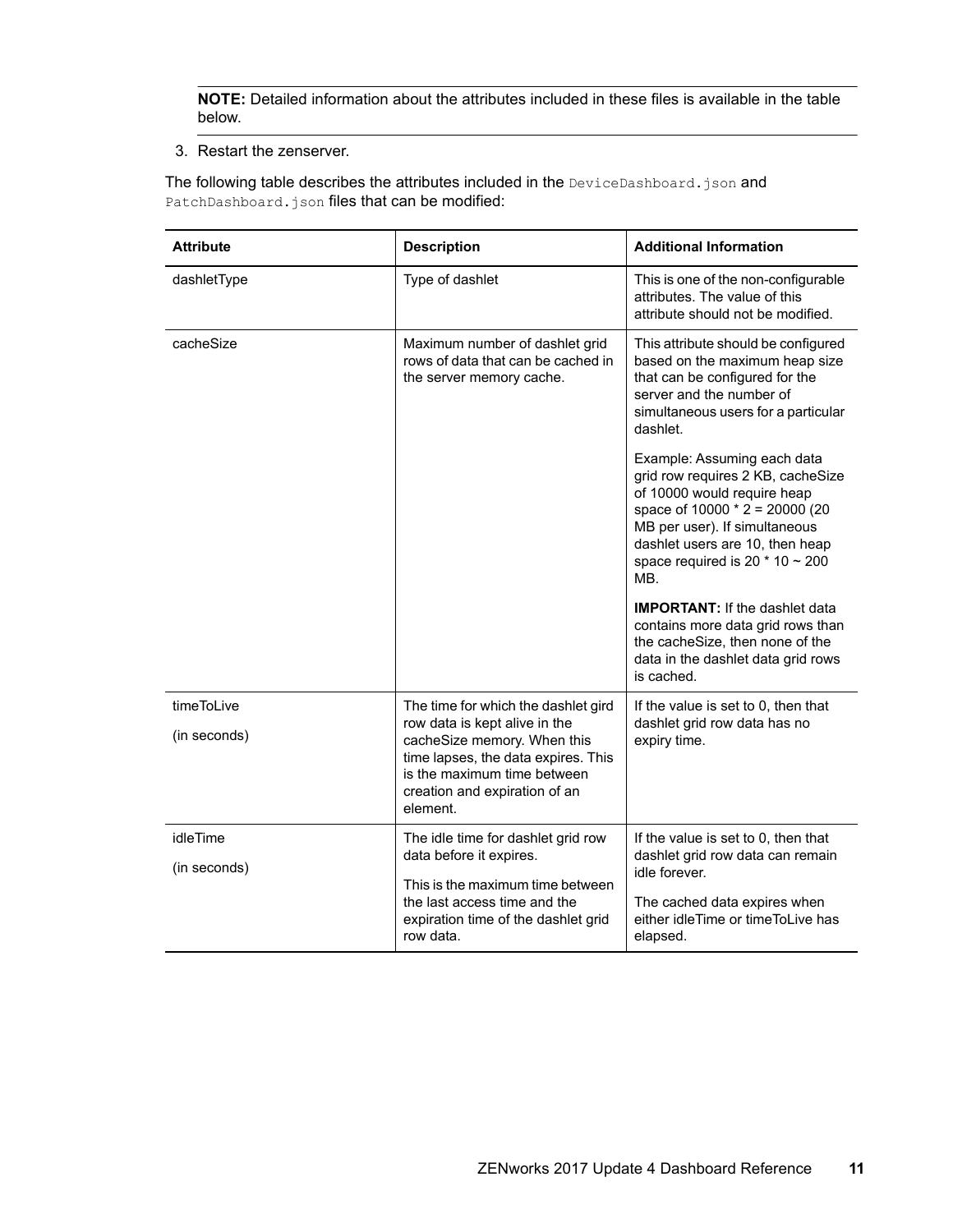| <b>Attribute</b>    | <b>Description</b>                                                                                                                                                                                                                                                                                                                                                                                                                                                                                                                                                                                                                  | <b>Additional Information</b>                                                                                                                                                                                                                                                                                   |
|---------------------|-------------------------------------------------------------------------------------------------------------------------------------------------------------------------------------------------------------------------------------------------------------------------------------------------------------------------------------------------------------------------------------------------------------------------------------------------------------------------------------------------------------------------------------------------------------------------------------------------------------------------------------|-----------------------------------------------------------------------------------------------------------------------------------------------------------------------------------------------------------------------------------------------------------------------------------------------------------------|
| enableGreedyCaching | When this attribute is set to false.<br>before retrieving the actual grid<br>row data, the server runs an extra<br>database query to get the grid row<br>count and compare it with<br>cacheSize. This ensures that grid<br>row data loaded in the server<br>memory never exceeds the<br>cacheSize limit.<br>When this attribute is set to true.<br>the server fetches all the dashlet<br>grid row data and if the cacheSize<br>is greater than the grid row count,<br>then the server caches the dashlet<br>grid row data in the in-memory<br>server cache for later use.<br>Thereby, reducing the overall load<br>on the database. | <b>IMPORTANT:</b> This attribute<br>should be set to true only if you<br>are sure that the dashlet grid row<br>count will never exceed the<br>cacheSize.<br>If the dashlet grid row data<br>exceeds the cacheSize and server<br>heap space it might cause the<br>server to display an "out of<br>memory" error. |

The following table describes the attributes included in the Common.json file.

| <b>Attribute</b>                    | <b>Description</b>                                                                                                                                                                                                                                                                | <b>Additional Information</b>                                                                                                                                               |
|-------------------------------------|-----------------------------------------------------------------------------------------------------------------------------------------------------------------------------------------------------------------------------------------------------------------------------------|-----------------------------------------------------------------------------------------------------------------------------------------------------------------------------|
| minNumberOfThreads                  | Minimum number of threads to be<br>retained in the dashlet thread pool<br>even when the dashlet is idle.                                                                                                                                                                          |                                                                                                                                                                             |
| maxNumberOfThreads                  | The maximum number of threads<br>to be allowed in the dashlet thread<br>pool.                                                                                                                                                                                                     |                                                                                                                                                                             |
| waitingTasksQueueSize               | Size of the request queue to hold<br>tasks before they are executed.                                                                                                                                                                                                              | This attribute saves tasks if all the<br>threads in the dashlet thread pool<br>are busy. The pending tasks are<br>later executed when the dashlet<br>threads are available. |
| threadKeepAliveTime<br>(in seconds) | When the number of threads are<br>more than the specified<br>maxNumberOfThreads, this value<br>defines the maximum time a<br>thread should wait in the idle state<br>before it is terminated.                                                                                     |                                                                                                                                                                             |
| queryFetchSize                      | The maximum number of rows<br>that should be retrieved in a single<br>database round trip for any<br>dashlet database query.<br>The larger the queryFetchSize<br>value the lesser the number of<br>database round trips. Thereby,<br>reducing the load on the database<br>server. | The configured value should be<br>supported by the JDBC driver and<br>the database.                                                                                         |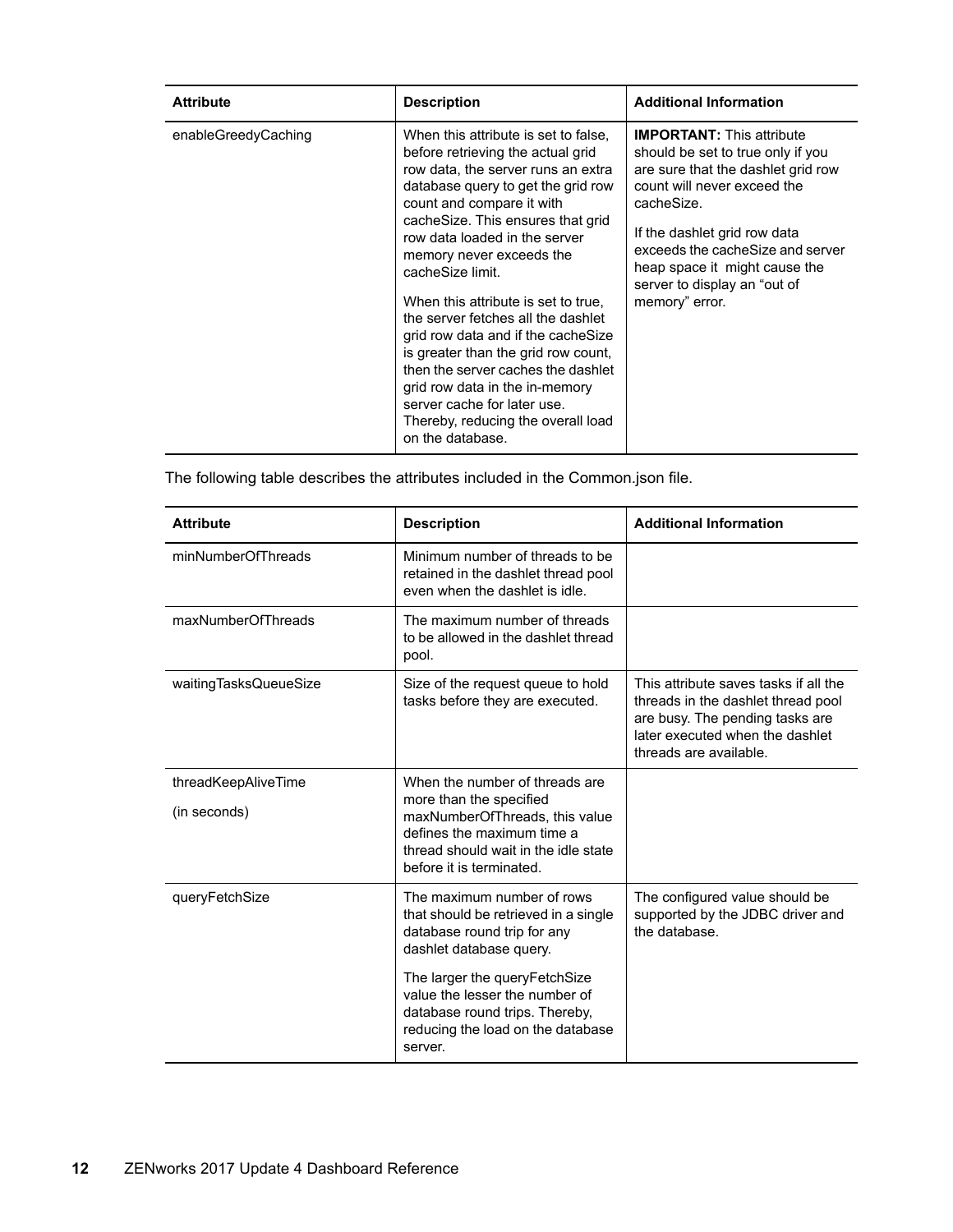| <b>Attribute</b> | <b>Description</b>                                                                                                                                                                               | <b>Additional Information</b> |
|------------------|--------------------------------------------------------------------------------------------------------------------------------------------------------------------------------------------------|-------------------------------|
| debugLogging     | If this attribute is set to true and<br>log level is set to debug on the<br>server, then service-<br>message. log will include<br>additional log messages related to<br>dashlet data processing. |                               |

# **4 Best Practices for Optimal Dashlet Performance**

By modifying the JSON files mentioned in the [Configuring Dashboard Settings](#page-9-1) section, the ZENworks dashlets' data can be accessed faster. The following best practices section enables you to configure the JSON files for faster dashlet response.

### **4.1 Dashlet Resource Requirements**

Assuming each dashlet grid row requires 2 KB of data, 10000 dashlet grid rows would require 20 MB per user. If the average number of users simultaneously accessing dashlets on this server is 100, then dashlet grid row data might occupy 20 MB  $*$  100  $\sim$  2GB of server heap space. This is in addition to the server heap space required for other product features. For each user accessing the dashlets, at least 2 server threads are used to fetch the dashlet data. Hence, 100 users will require at least 200 server threads.

**NOTE:** The average number of users are different and less than the total number of users in the zone.

Consider a scenario in which the total number of users in a zone is 500, and the average number of users simultaneously accessing dashlets on a particular Primary Server is 20. Here, the focus is on the dashlet grid row data for these 20 users. However, the Primary Server should have sufficient RAM and heap space allocated to the zenserver process so that the dashlet grid row data for 20 users can be cached in the server memory. If the expected number of grid rows per dashlet is 15000, memory required per dashlet is 30 MB (15000 \* 2 KB). For 20 users, 600 MB (20 \* 30) of additional heap space might be required on the Primary Server for the dashlets.

### **4.2 Configuration for Optimal Performance**

Optimal dashlet performance depends on the expected dashlet grid rows (which is a measure of the amount of data in a dashlet) and the average number of users accessing the dashlets parameters. Server memory requirements should be identified based on previous calculations. Based on this analysis, the maximum server heap space should be reconfigured if the memory requirements are significant. In such a case, a Primary Server with sufficient RAM and CPU cores should be chosen to access the dashlets. If the value of the average number of users simultaneously accessing dashlets in a zone is large, then users should be distributed across multiple Primary Servers so that a single Primary Server is not overloaded.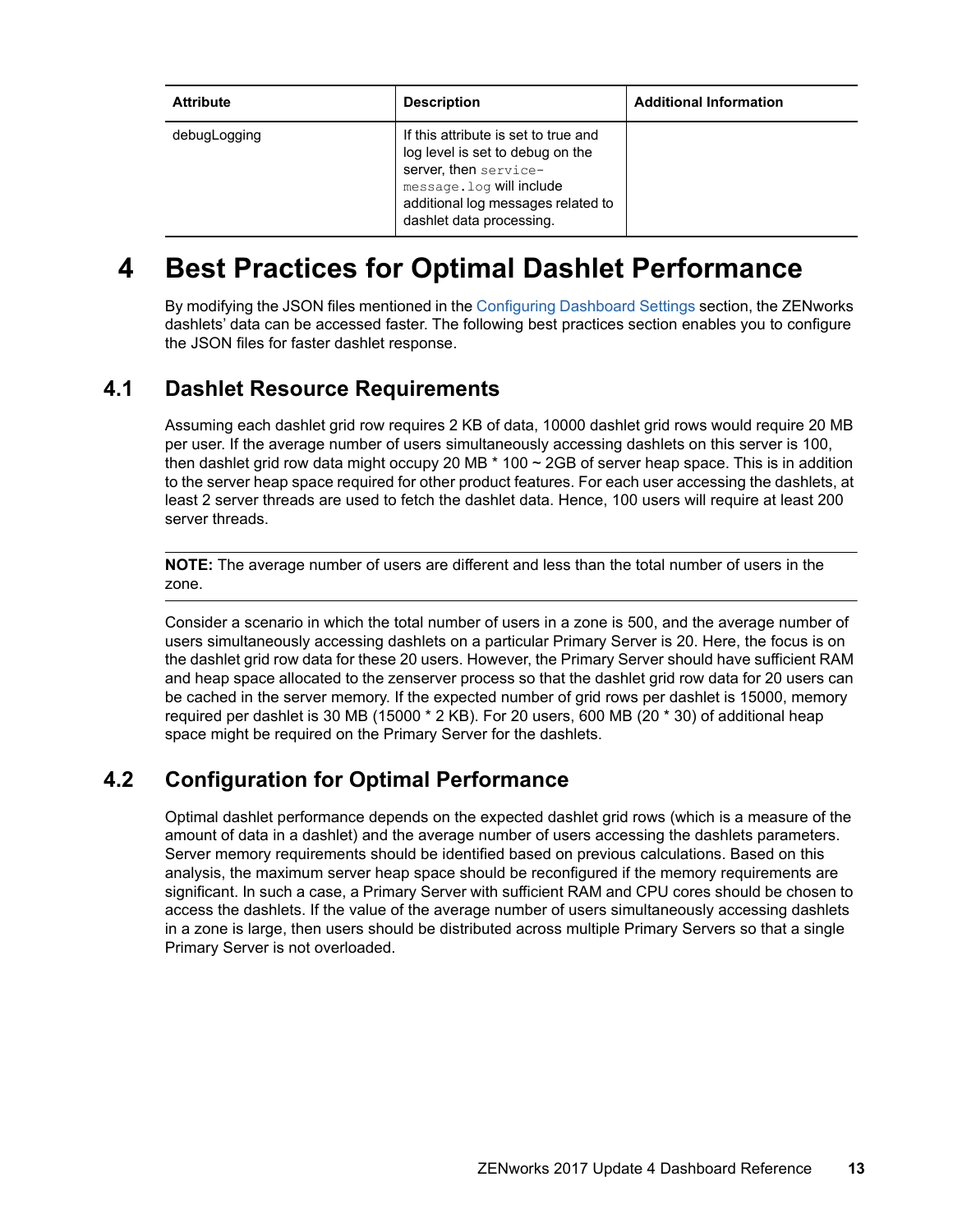| <b>Attribute</b>   | <b>Best Practice</b>                                                                                                                                                                                                                                                                                                                                  | <b>Additional Information</b>                                                                                                                                                                                                                                                                                                                                                                                                                                                                                                                                                                  |
|--------------------|-------------------------------------------------------------------------------------------------------------------------------------------------------------------------------------------------------------------------------------------------------------------------------------------------------------------------------------------------------|------------------------------------------------------------------------------------------------------------------------------------------------------------------------------------------------------------------------------------------------------------------------------------------------------------------------------------------------------------------------------------------------------------------------------------------------------------------------------------------------------------------------------------------------------------------------------------------------|
| cacheSize          | Cache size should be large<br>enough to cache most of the<br>dashlet grid rows without crossing<br>the server heap space limit.<br>However, it should also be low<br>enough to allow the caching of<br>dashlet grid row data for the<br>expected average number of<br>simultaneous users accessing the<br>dashlets on a particular Primary<br>Server. | For example:<br>If the value of the expected<br>number of grid rows is 50000 and<br>expected average number of<br>users simultaneously accessing<br>the dashlets on the Primary Server<br>is 50, then the memory required<br>for caching is 5 GB.<br>The zenserver might be allotted a<br>10 GB heap space. A Primary<br>Server which can allow allocation<br>of 10 GB heap space to the<br>zenserver process should be used<br>to access the dashlets.<br>The cacheSize on this Primary<br>Server is 50000. On the other<br>hand, if the Primary Server can<br>allow only maximum of 8 GB. In |
|                    |                                                                                                                                                                                                                                                                                                                                                       | most of the cases, 4 GB of Heap<br>space might be assigned for<br>dashlet grid data, the cacheSize<br>might be 40000 to allow caching of<br>dashlet grid row data.                                                                                                                                                                                                                                                                                                                                                                                                                             |
| maxNumberOfThreads | Should be a little over twice the<br>expected average number of<br>simultaneous users accessing the<br>dashlets on the Primary Server.                                                                                                                                                                                                                |                                                                                                                                                                                                                                                                                                                                                                                                                                                                                                                                                                                                |
|                    | This value should not be high, else<br>it might slow down the server due<br>to a high number of active threads.                                                                                                                                                                                                                                       |                                                                                                                                                                                                                                                                                                                                                                                                                                                                                                                                                                                                |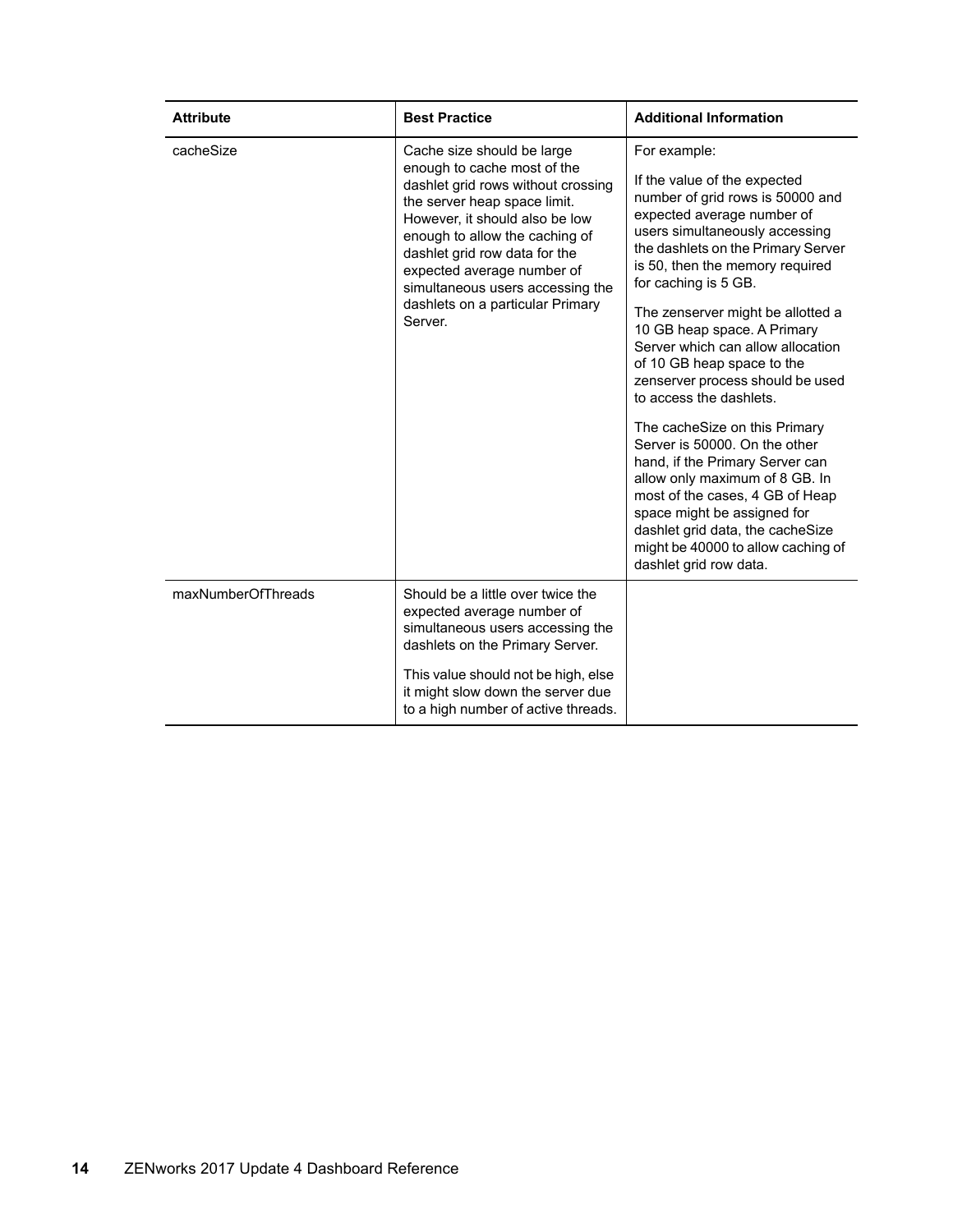| <b>Attribute</b>        | <b>Best Practice</b>                                                                                                                                                                                                                                                                                                                                                                                                | <b>Additional Information</b> |
|-------------------------|---------------------------------------------------------------------------------------------------------------------------------------------------------------------------------------------------------------------------------------------------------------------------------------------------------------------------------------------------------------------------------------------------------------------|-------------------------------|
| timeToLive and idleTime | Should be tuned for optimal usage<br>of dashlet cache.                                                                                                                                                                                                                                                                                                                                                              |                               |
|                         | If the time To Live value is very low,<br>or if it is less than the idleTime, the<br>probability of the dashlet cache<br>getting cleared increases and as a<br>result most of the user requests for<br>dashlet data will be retrieved from<br>the database. Hence, load on the<br>database increases.                                                                                                               |                               |
|                         | The idleTime should be configured<br>such that the data remains in the<br>cache for sufficient time while the<br>administrator is navigating<br>between dashlets and the rest of<br>ZCC. At the same time, if the<br>timeToLive and idleTime values<br>are too large, the dashlet data will<br>remain in the server heap space<br>for a longer duration and it will<br>increase the overall server<br>memory usage. |                               |
| queryFetchSize          | This parameter should be<br>configured such that the number<br>of network round trips to the<br>database is minimum.                                                                                                                                                                                                                                                                                                |                               |
|                         | Constraints of the underlying<br>database JDBC driver should be<br>considered.                                                                                                                                                                                                                                                                                                                                      |                               |
| enableGreedyCaching     | Flag should be set to true only if it<br>is certain that the server may not<br>run out of memory due to cached<br>dashlet data.                                                                                                                                                                                                                                                                                     |                               |

# **4.3 Dashlet Grid Data Sorting**

ZENworks supports most of the popular databases such as Sybase, PostgreSQL, Oracle and MS SQL. The Sybase and MS SQL database handles the data in a case insensitive method, whereas the Oracle and PostgreSQL database handle the data in a case-sensitive manner.

Depending on the database used, the dashlet grid data might be sorted differently.

For example, let us consider the following device names:

- provo-device
- blr-device
- LONDON-DEVICE
- **\* SYDNEY-DEVICE**